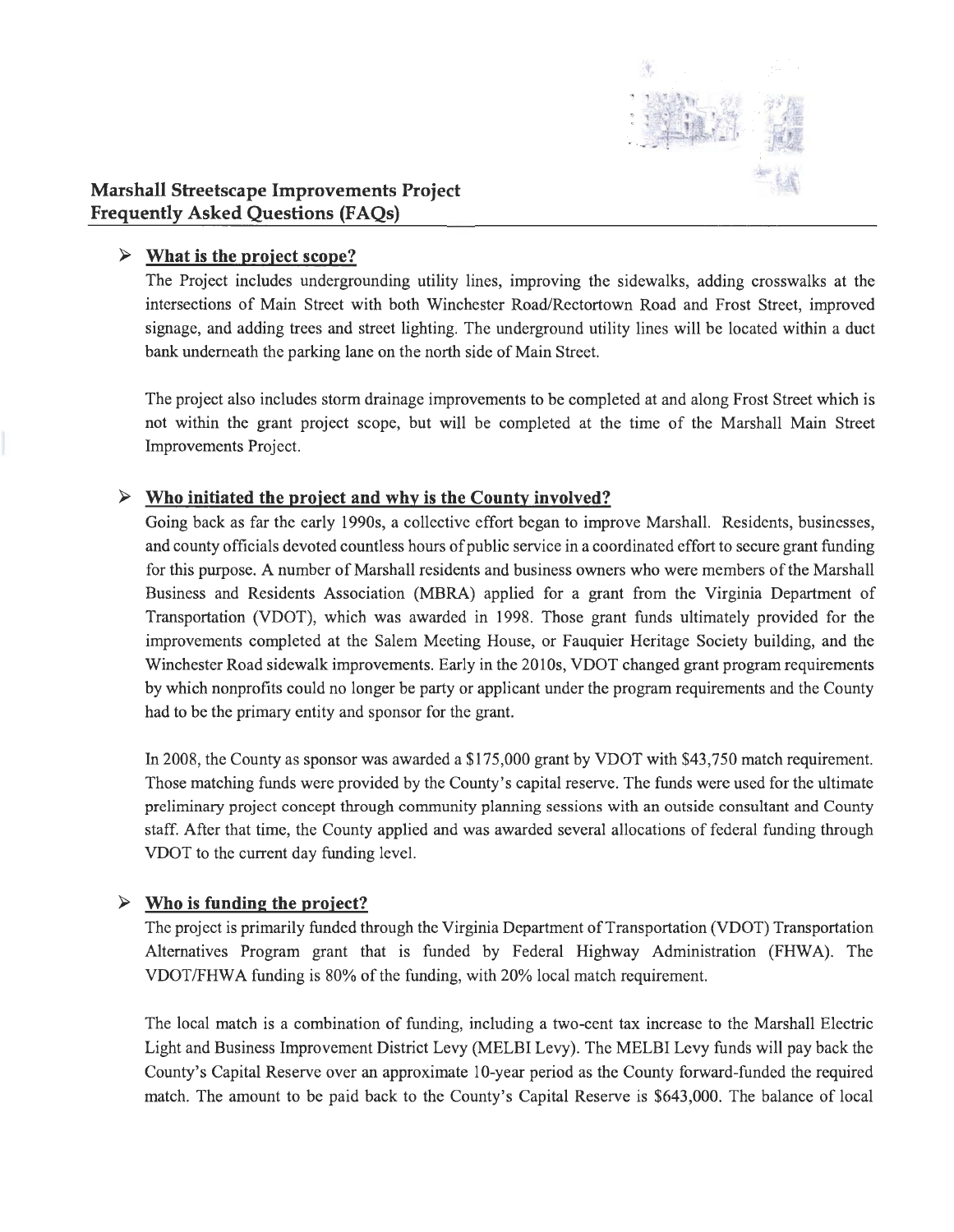funding, that in excess of the grant funding or non-allowable grant funded project costs, was provided through private donations and funding the County forward funded from proffers.

### • **What is the current project budget?**

The total project budget is \$6,291,265, provided by the following sources: Federal Funds (57.4%) - \$3,609,580 Donations/Proffers (23.75%) - \$1,493,000 County (MELBI Levy - 10.2%) - \$643,000 (Portion to be paid back by MELBI Levy) County Capital Reserve (8.75%) - \$545,685 (This was County cash component, not to be paid back)

### • **How much is the tax increase in the MELBI Levy and what will it do to my tax bill?**

The tax increase is two-cents (2.0 $\phi$ ), or from the current half-cent (0.5 $\phi$ ) per \$100 of assessed value to two and half-cents (2.5¢) per \$100 of assessed value. This is a \$20 per year tax increase per \$100,000 of assessed value, from \$5 to \$25/year or \$1.67/month.

If your home or business currently has an assessed value of \$378,000, the average residential value for the whole County, the tax increase would be from \$18.90 per year to \$94.50 per year, a \$75.60 per year increase or \$6.30 per month.

If your home currently has an assessed value of \$160,000, the tax increase would be from \$8 per year to \$40 per year, a \$32 per year increase or \$2.67 per month.

If your commercial property has an assessed value of \$550,000, the tax increase would be from \$27.50 per year to \$137.50 per year, a \$110 per year increase or \$9.17 per month.

## • **What does the MELBI Levy currently fund?**

The tax currently funds the existing electrical service associated with the existing streetlights within the taxing district.

## • **Why do the budget and cost estimates differ at times?**

A cost estimate is a projection of what a project will cost to complete based on current pricing in the market, derived from recent bids of similar project/components. This is not a budget, simply an indication of how the budget compares to current, competitive bid pricing on similar projects and bid items.

## • **What is the current status of the proiect and approval processes?**

The project is currently in the bidding phase. The project was bid in fall 2019, but based on guidance from the County's construction engineering and inspection (CEI) contractor and VDOT grant requirements, the bid was canceled based on project bid amounts. The project will be rebid in spring 2020.

The project design and funding have been approved by both VDOT and the County Board of Supervisors. The next step, after successful bid process, is the award of a construction contract. Both VDOT and Board of Supervisors have to approve the contract award. This is a standard process for all capital construction contracts, based on various Code and project requirements.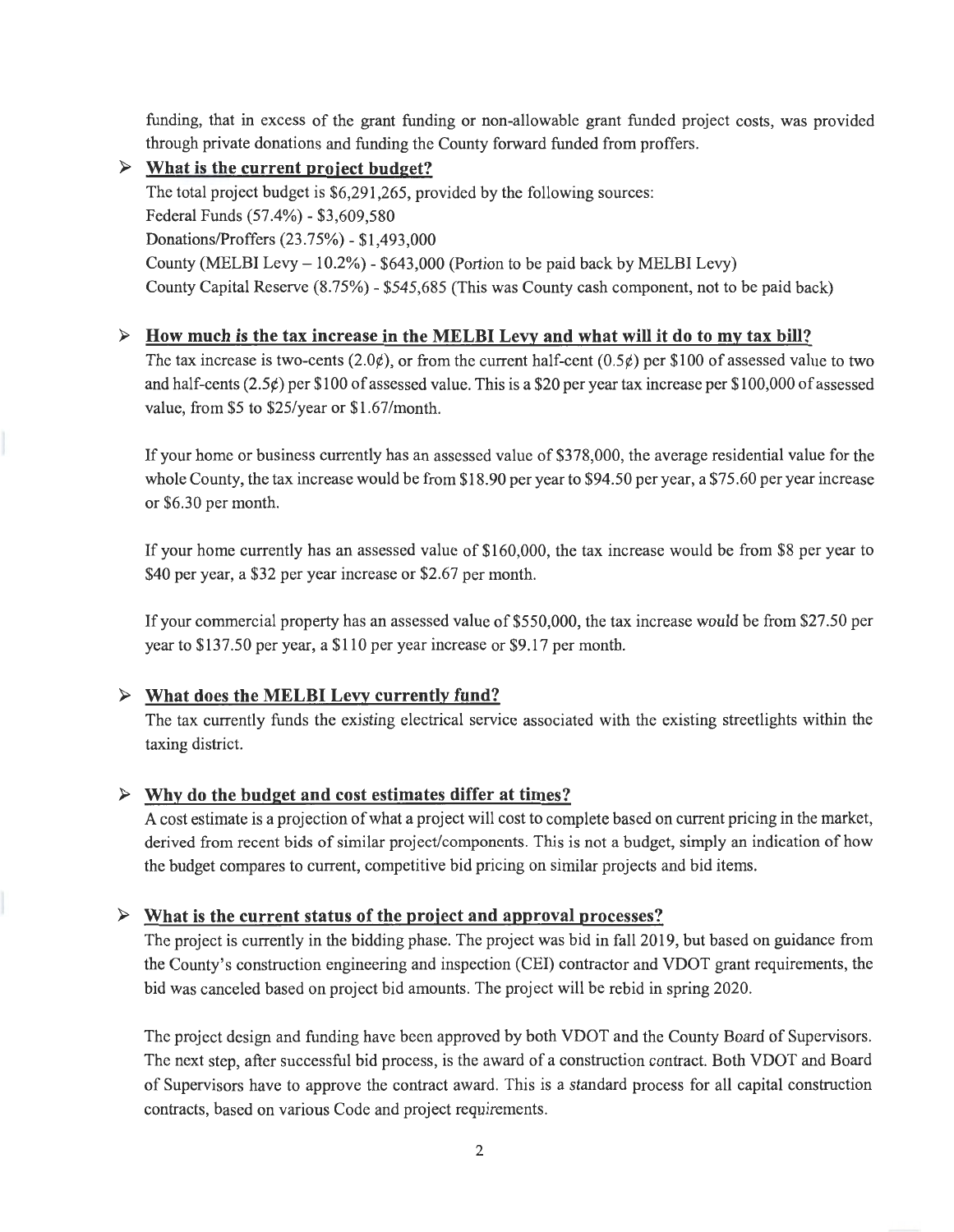# • **How will the impacted property owners be notified of construction timing, etc. that effects their property?**

The CEI firm, in combination with the County's Construction Project Manager, will coordinate and notify property owners of impacts, timelines, etc. throughout the project construction. Construction should not create business closures, and construction bidders are required as part of the contract to maintain access to businesses during normal working hours.

### • **How will traffic along Main Street be effected during construction?**

During the project, two-way traffic will be maintained at all times. VDOT has required that the intersections of Main Street/Winchester & Rectortown Roads and then Main Street/Frost Street be the first two construction areas, with the area between the intersections being the final construction areas. There will be times that portions of the parking lane and sidewalks will be closed during active construction in sections. The sidewalks will have required detours. In addition, many of the businesses have agreed to open and announce available parking for patrons of businesses within the closed areas.

#### • **Will there be detours at all during construction?**

During construction at the two intersections there will be detours to limit turning from these intersections onto Main Street. However, no traffic will be detoured onto roadways such as Salem A venue or Anderson Avenue.

The only non-local traffic detour will be for left turns onto Main Street when heading north on Route 17, near the former Marshall Ford site, turning left on to Main Street/Route 55 west. The detour will route traffic up Old Stockyard Road to turn left onto Main Street (Route 55 west). This was a requirement of VDOT, and based on VDOT traffic review as to how larger truck traffic is already traversing Main Street. Local residential traffic in the areas of Frost Street may need to re-route during construction hours when work is being performed at Frost Street and Main Street.

#### • **Why is the roadway being narrowed, why do we have make the sidewalks ADA compliant?**

A requirement of any work completed within the VDOT right of way, as well as acceptance of federal funding, is to meet ADA compliance. There are various conditions of the project area that going into how the sidewalks have to be designed to meet ADA compliance. There are waivers that have been approved for areas where the sidewalk width does not allow for two people to traverse the sidewalk in opposite directions, these are limited in nature.

## • **Where is there still brick in the project?**

Brick is not being used throughout the sidewalks, or the primary areas for pedestrian traffic. Brick is being used to replace the two-foot grass strip along between the sidewalk and the curb/gutter, parallel to the roadway and in the sidewalk/ramp areas at the intersections. At the intersections, the brick sidewalk area does extend out just past the ramp areas.